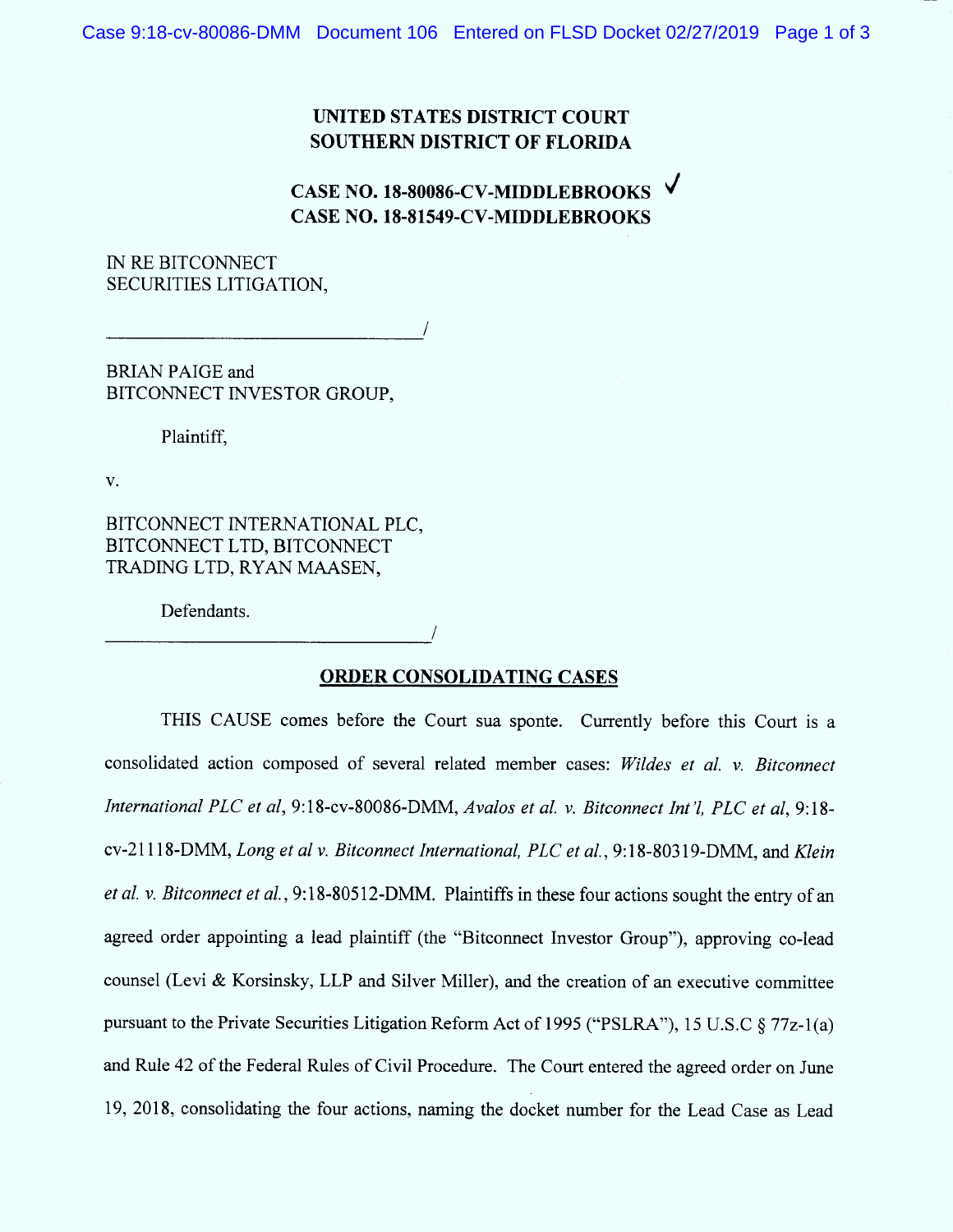Case No. 9:18-cv-80086-DMM (the "Consolidated Action"), and establishing a Master File for the Consolidated Action. (Consolidated Action DE 46).

Brian Paige filed a class action complaint before the United States District Court for the Western District of Kentucky on January 29, 2018 (the "Paige Action"). (Paige Action DE 1). That action, initially numbered as 3:18-58-JHM , alleged violations of state and federal securities laws, breach of contract, and fraud against Bitconnect International PLC, Bitconnect LTD, Bitconnect Trading LTD, and Ryan Maasen.  $(Id$ .). Brian Paige sought to transfer the Paige Action to this Court in order to for the case to be consolidated (Paige Action DE 37), and the District Court for the Western District of Kentucky granted Paige's Unopposed Motion for Transfer on November 9, 2018 (Paige Action DE 39). The Paige Action was assigned to this Court on November 14, 2018 and renumbered as 9:18-81549-DMM. (Paige Action DE 47).

Rule 42 of the Federal Rules of Civil Procedure states that "[i]f actions before the court involve a common question of 1aw or fact, the court may: (1) join for hearing or trial any or al1 matters at issue in the actions; (2) consolidate the actions; or (3) issue any other orders to avoid unnecessary cost or delay." Fed. R. Civ. P. 42(a). Furthermore, "district courts enjoy broad discretion in deciding how best to manage the cases before them." Chudasma v. Mazda Motor Corp., 123 F.3d 1353, 1366 (11th Cir. 1997). A decision to consolidate cases under Rule 42(a) is discretionary and the court must determine:

[W]hether the specific risks of prejudice and possible confusion [are] overborne by the risk of inconsistent adjudications of common factual and legal issues, the burden on parties, witnesses and available judicial resources posed by multiple lawsuits, the length of time required to conclude multiple suits as against a single one, and the relative expense to all concerned of the single-trial, multiple-trial alternatives.